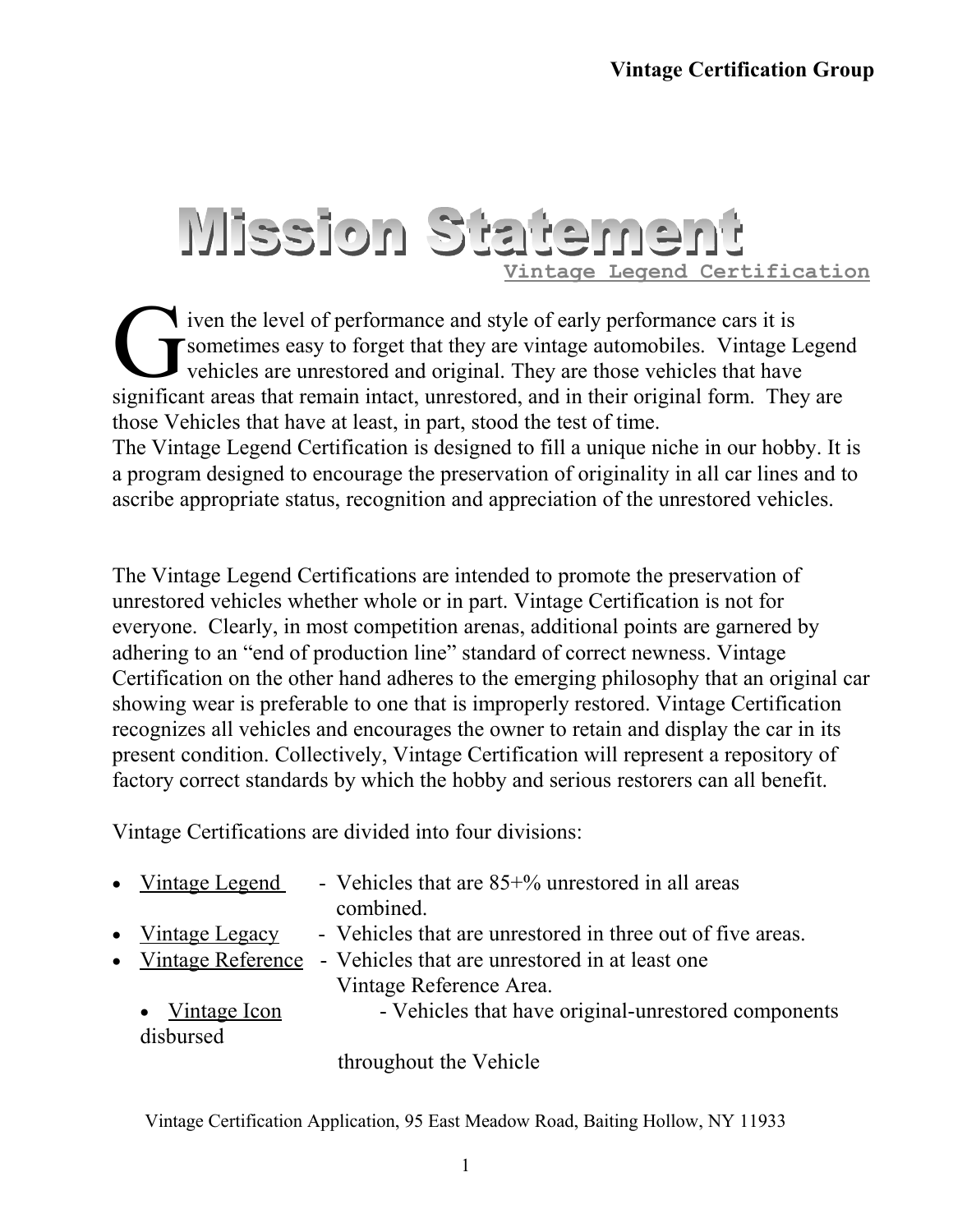### Section 1 - Certification Process



**Vintage Legend Certification**

ll entrants must apply for acceptance into Vintage Certification. The standard for Vehicle entry is a minimum of 25 production years. Each year, a new production year may become eligible for entry. Vehicles considered for entry Il entrants must apply for acceptance into Vintage Certification. The standard for Vehicle entry is a minimum of 25 production years. Each year, a new production year may become eligible for entry. Vehicles considered for of the Vintage Reference Areas and fulfill the requirements of Vintage Certification **Documentation** 

Original Vehicles and partially original Vehicles are all eligible to participate in Vintage Legend Certification as long as one of the five Vintage Reference Areas remain original and unrestored.

Owners wishing to present a Vehicle for Legend Certification must complete a Vintage Legend Certification Pre-Qualification Application prior to the event. No entrant will be admitted into certification without prior application and completion of the Vintage Documentation relating to the authenticity of the vehicle. In all cases, the owner is solely responsible for providing supporting documentation. The Vintage Certification Board of Directors will review all applications on an individual basis and determine whether or not such information is sufficient to support entry into Vintage Certification. Vehicles exhibiting a very high degree of historical and educative significance will then be considered for admission into Vintage Certification.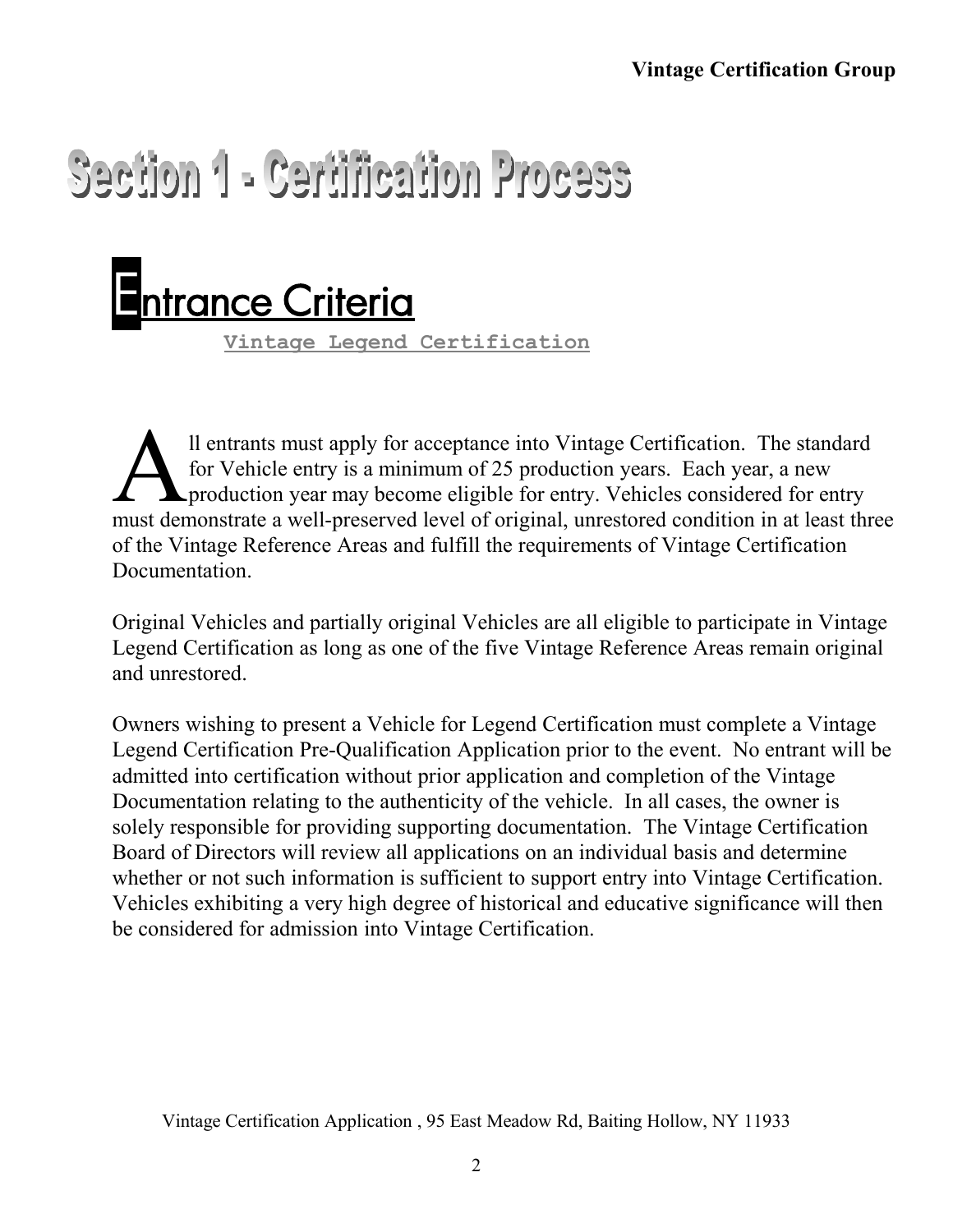**The owner must indicate the level of certification for which the applicant is applying**.

.

| <u>Vintage Legend</u> -  | Full assessment of the Vehicle in all Vintage<br>Reference Areas.                          |
|--------------------------|--------------------------------------------------------------------------------------------|
| <u>Vintage Legacy</u>    | Assessment in at least three (3) of the five Vintage<br>$\blacksquare$<br>Reference Areas. |
| <b>Vintage Reference</b> | Assessment in at least one (1) of the identified<br>-<br>Vintage Reference Areas.          |
| <b>Vintage Icon</b>      | Partial assessment in all Vintage<br>$\sim$<br>Reference Areas.                            |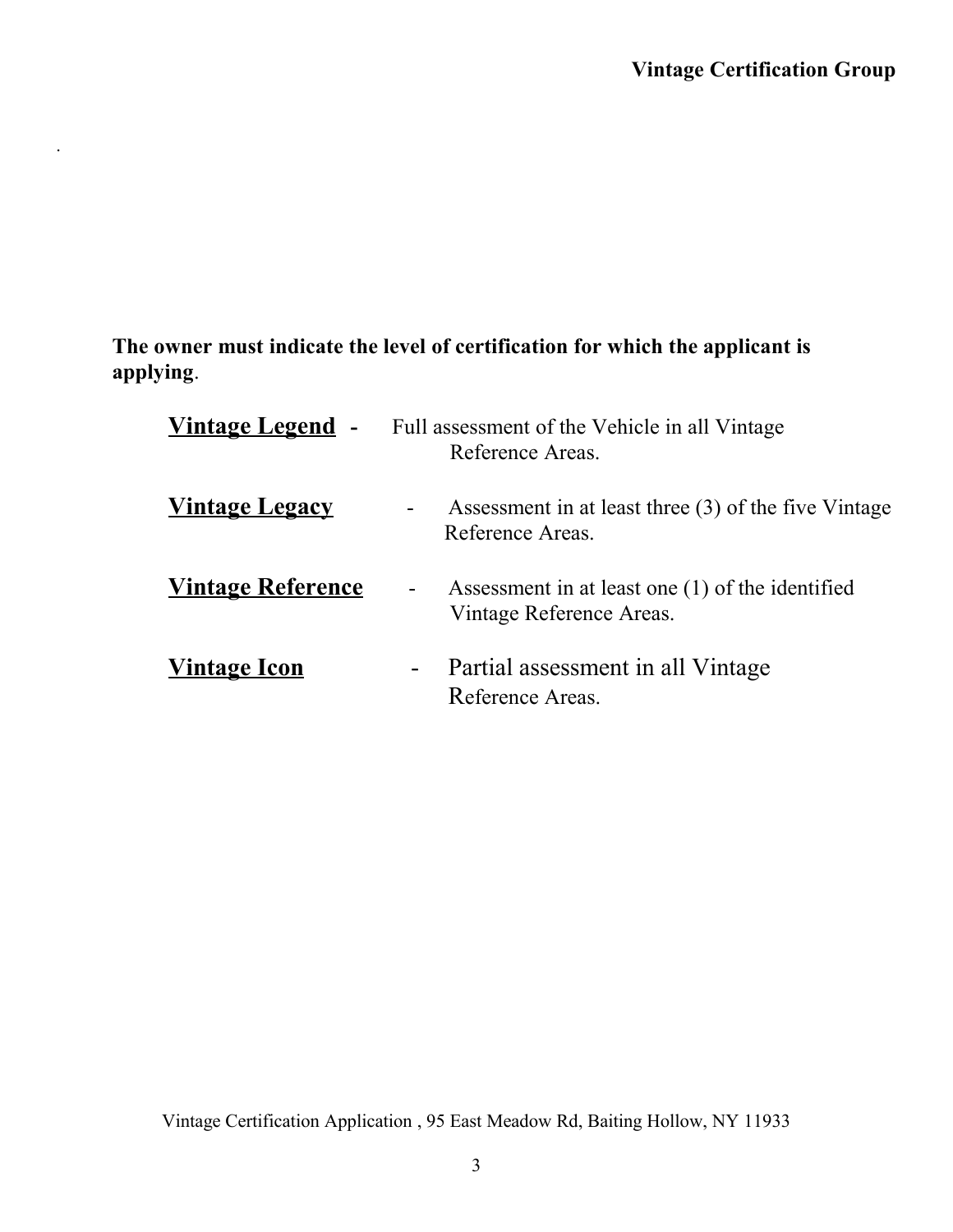### **Jocumentation Requirement**

**Vintage Legend Certification**

he cornerstone of Vintage Legend Certification is our historical accuracy. Documentation is a required component of every Vintage Certification Application. A Vehicle that survives three decades without restoration In the cornerstone of Vintage Legend Certification is our historical accuracy.<br>
Documentation is a required component of every Vintage Certification<br>
Application. A Vehicle that survives three decades without restoration<br> must be prepared that illustrates that history. A Vehicle not satisfying the Documentation Requirement will not proceed further in Vintage Certification. When the VINTAGE CERTIFICATION BOARD OF DIRECTORS deems that the documentation supporting the originality of a Camaro is insufficient, the Vehicle will be dismissed from certification until the documentation requirement is satisfied.

This written record must be supported by either of two types of documentation. Both traditional and anecdotal documentation is admissible.

| Fraditional |  |
|-------------|--|
|             |  |

#### **Traditional Anecdotal**

| <b>Window Sticker</b>              | Early Photographs of the      |  |  |
|------------------------------------|-------------------------------|--|--|
|                                    | Vehicle                       |  |  |
| Protect-O-Plate                    | Dated Insurance Records       |  |  |
| <b>Bill of Sale/Dealer Invoice</b> | <b>Speeding Tickets</b>       |  |  |
| Titles                             | <b>Temporary Tags</b>         |  |  |
| <b>Body Broadcast/ Build Sheet</b> | Registrations                 |  |  |
| Chassis Broadcast/Build Sheet      | Notarized Letters from        |  |  |
|                                    | Previous Owners               |  |  |
| <b>Shipper Copy</b>                | Notarized Letters from Others |  |  |
|                                    | Familiar with the Camaro's    |  |  |
|                                    | <b>History</b>                |  |  |
|                                    | Other corroborative           |  |  |
|                                    | documentation                 |  |  |

Owners are to submit **copies** of original documentation with their application. Do not send original documents.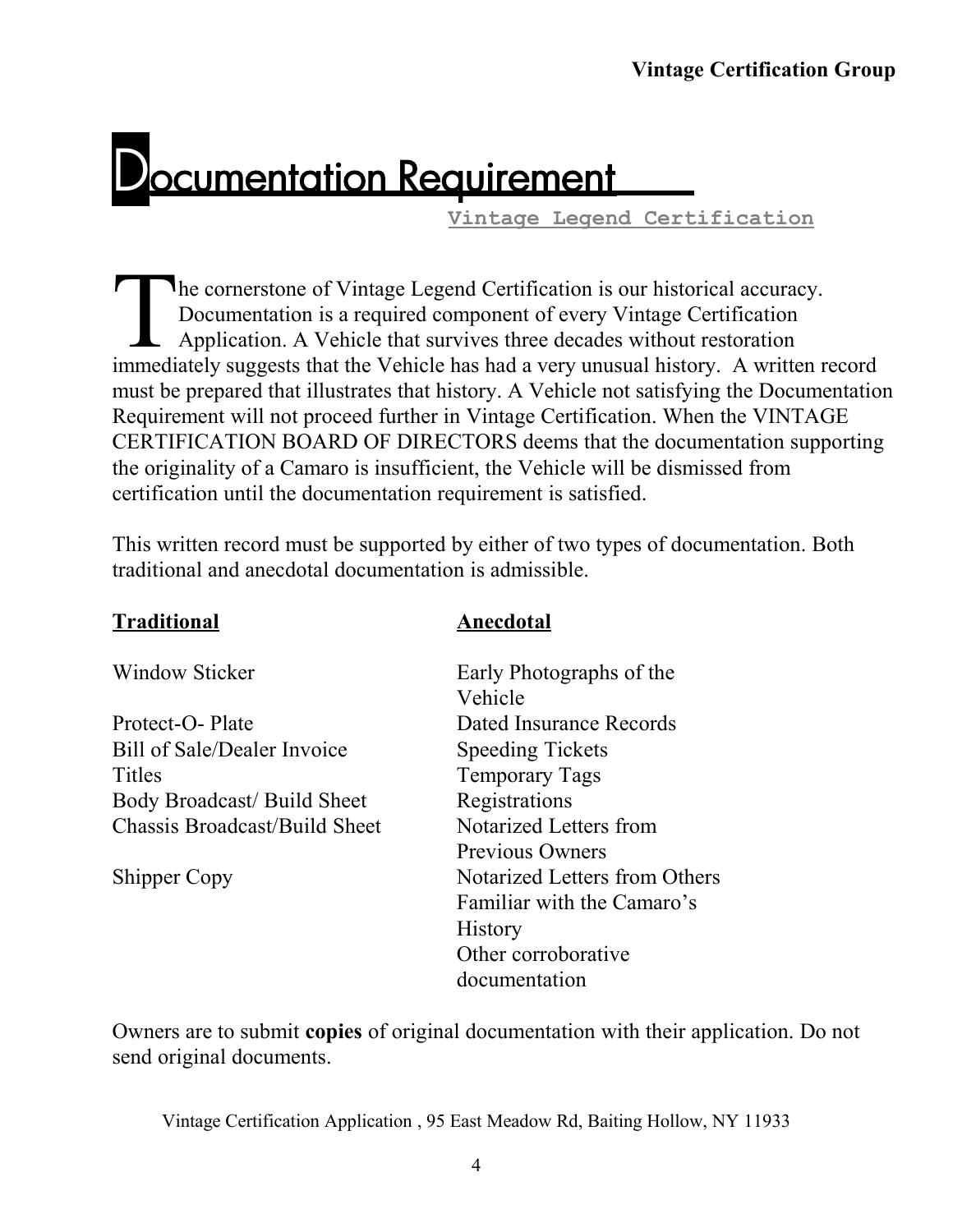The Vintage Certification Board of Directors will review all documentation prior to approving the Vintage Certification Application. At the time of application, owners are to submit at least one clear photograph of each Vintage Reference Area that they wish to present for certification.



fter receipt, the Vintage Legend Certification Pre-Qualification Application must be completed and submitted to the Vintage Certification Board of Directors prior to the event in accordance with the guidelines of the VINTAGE fter receipt, the Vintage Legend Certification Pre-Qualification Application<br>
must be completed and submitted to the Vintage Certification Board of<br>
CERTIFICATION BOARD OF DIRECTORS. This Pre-Qualification application must include the documentation supporting the authenticity of the Vehicle's unrestored status.

Owners are cautioned that there will be zero tolerance for misrepresented Vehicles. If the history of the Vehicle cannot be presented, the Vehicle cannot be certified. Owners intentionally fabricating false documentation, re-stamping components, or presenting replaced parts as original will be immediately dismissed from all participation within Vintage Certification and bared from further participation

The VINTAGE CERTIFICATION BOARD OF DIRECTORS will either approve the application, request additional information, or decline the application and report their decision to the owner.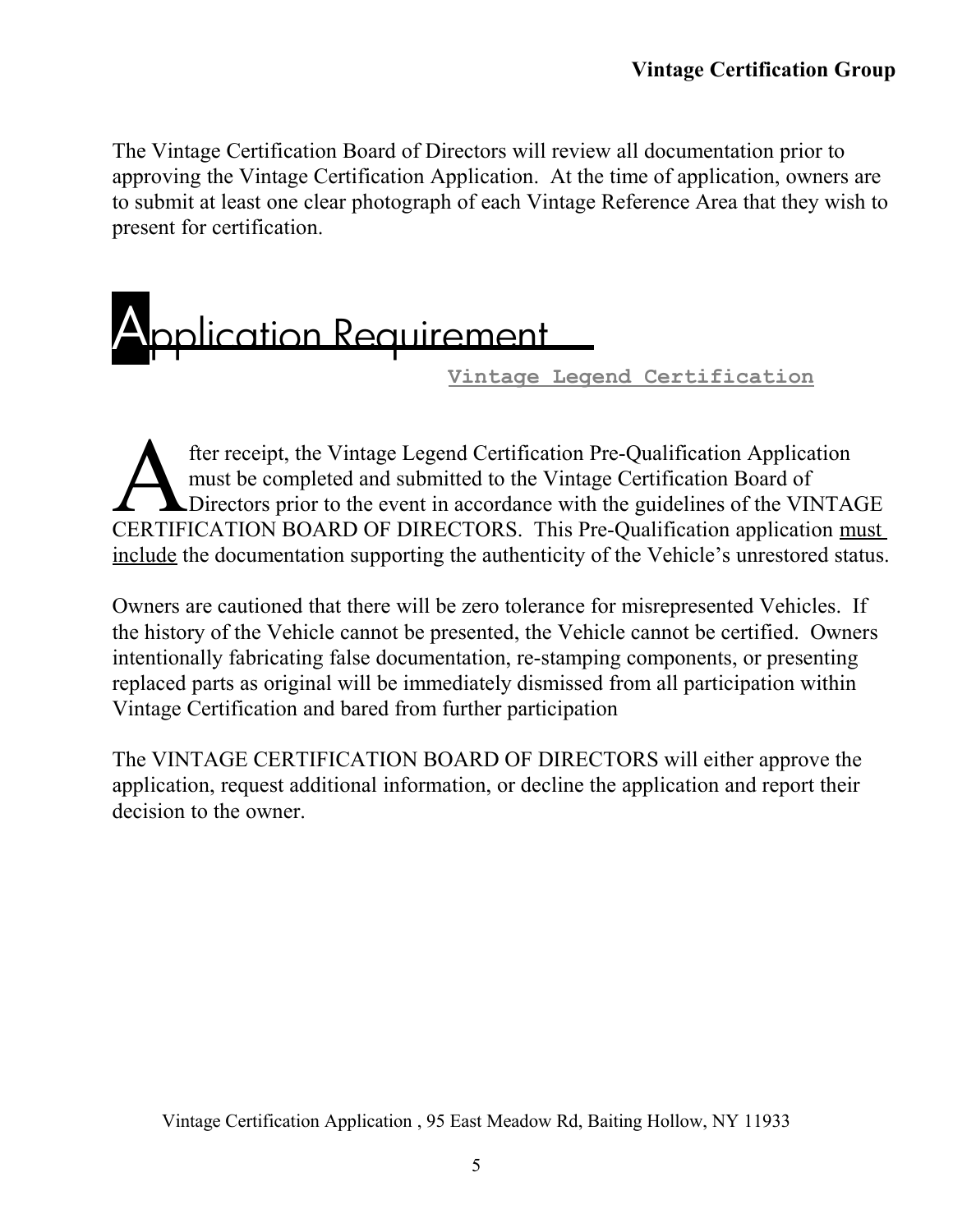## Vehicle Presentation

 **Vintage Legend Certification**

nly the owner may apply for Vintage Legend Certification. The legally registered owner or his authorized agent must present the Vehicle and may remain present at the event during certification. All Vehicles entering into The vintage Certification. The legally registered owner or his authorized agent must present the Vehicle and numerication resent at the event during certification. All Vehicles entering in Vintage Certification are require coverage in force during the event.

No "For Sale" signs, advertising brochures, business cards or commercial promotional material are permitted in the certification area. Small informational displays or pictures depicting the car's history are welcome as long as they do not interfere with the certification process.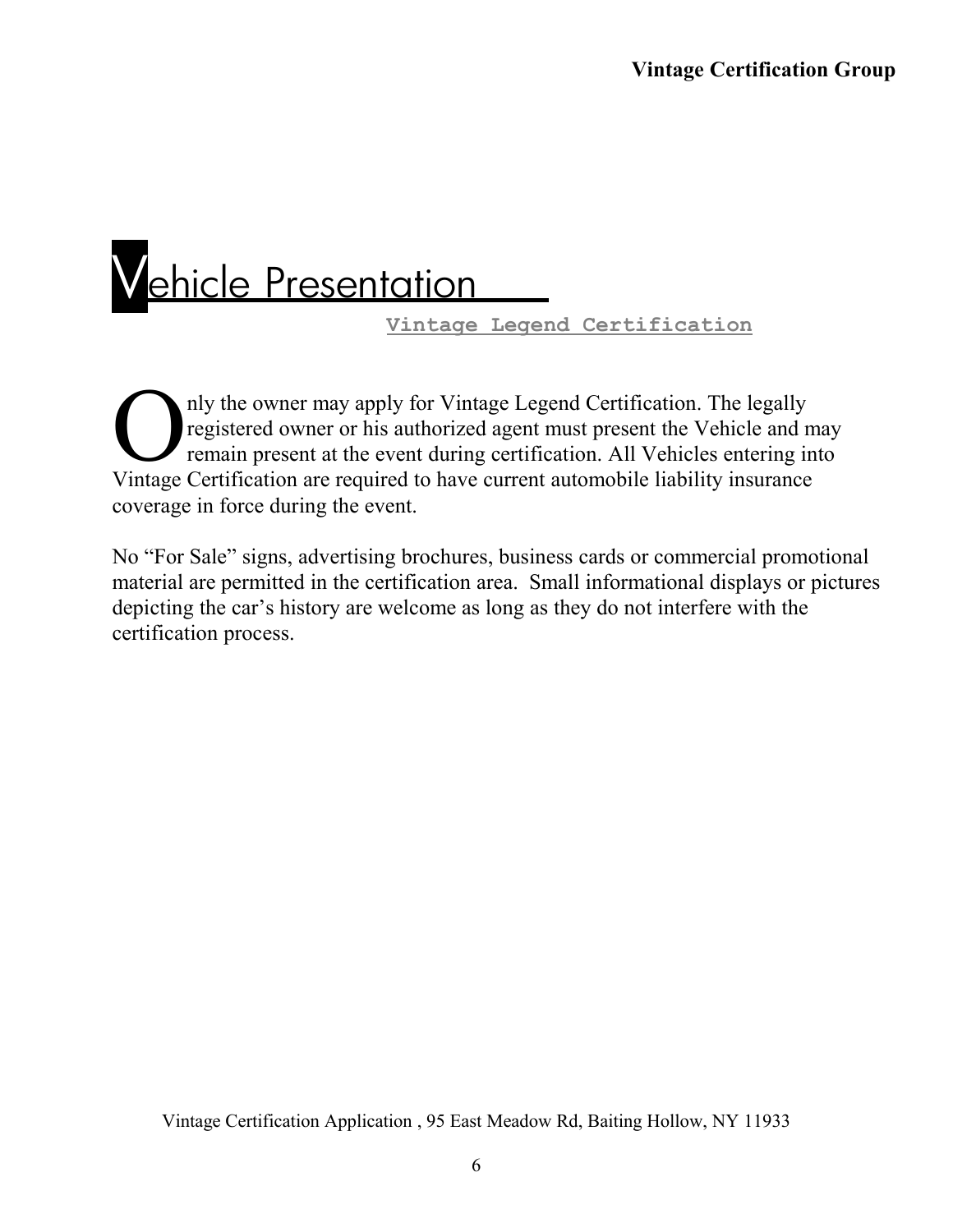## Section 2 - Definitions and Rules eference Area Preservation Ratings

**Vintage Legend Certification**

ach Vintage Legend Certification Reference Area is assigned a preservation rating. The preservation rating is a percentage that reflects the overall value assigned to that particular area of the Vehicle. Reference Area percentage values ach Vintage Legend Certification Reference Area is assigned a preservation rating. The preservation rating is a percentage that reflects the overall value assigned to that particular area of the Vehicle. Reference Area per the restorative importance that the area represents.

#### **Example:**

The engine area is significantly weighted at 30% due to the high concentration of components, finishes, codes, and markings. The challenge and complexity of restoring and accurately presenting the engine in a restored Vehicle far exceeds the difficulty in restoring the trunk area.

The reference areas with their corresponding preservation ratings area as follows:

| $\bullet$ | <b>Engine Compartment Area</b>               | 30%        |
|-----------|----------------------------------------------|------------|
| $\bullet$ | <b>Exterior Body</b>                         | 20%        |
| $\bullet$ | Interior Body                                | 20%        |
|           | Underbody<br>Including wheels & tires        | 20%        |
|           | Trunk (Corvette Jacking Equip and Tire only) | $\Omega\%$ |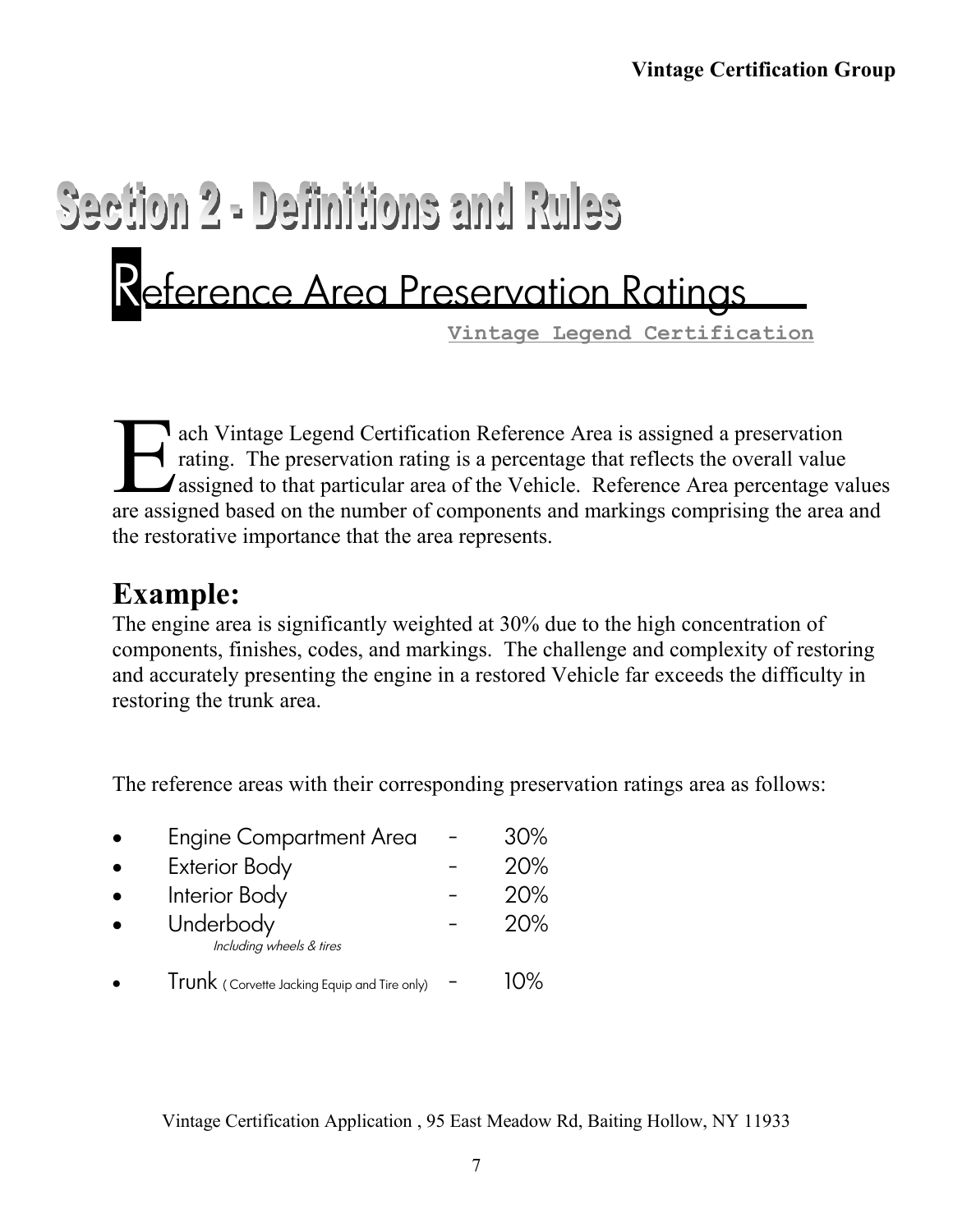### ertification Standards & Criteria

**Vintage Legend Certification**

ll areas to be certified must be presented in clean, well-preserved condition. Vintage certification will consist of two areas of consideration.

- **Originality-** 90% of the Reference Area's point total will be determined based on originality.
- **Preservation -** 10% of the Reference Area's point total will be determined based on preservation (e.g. how

well

the part has survived).

**Note: Originality and Preservation points can only be awarded to:**

- **Original components**
- **Correct NOS Parts**

 **or**

**Correct Used parts.** 

#### *Reproduction parts receive no points under Vintage Certification***.**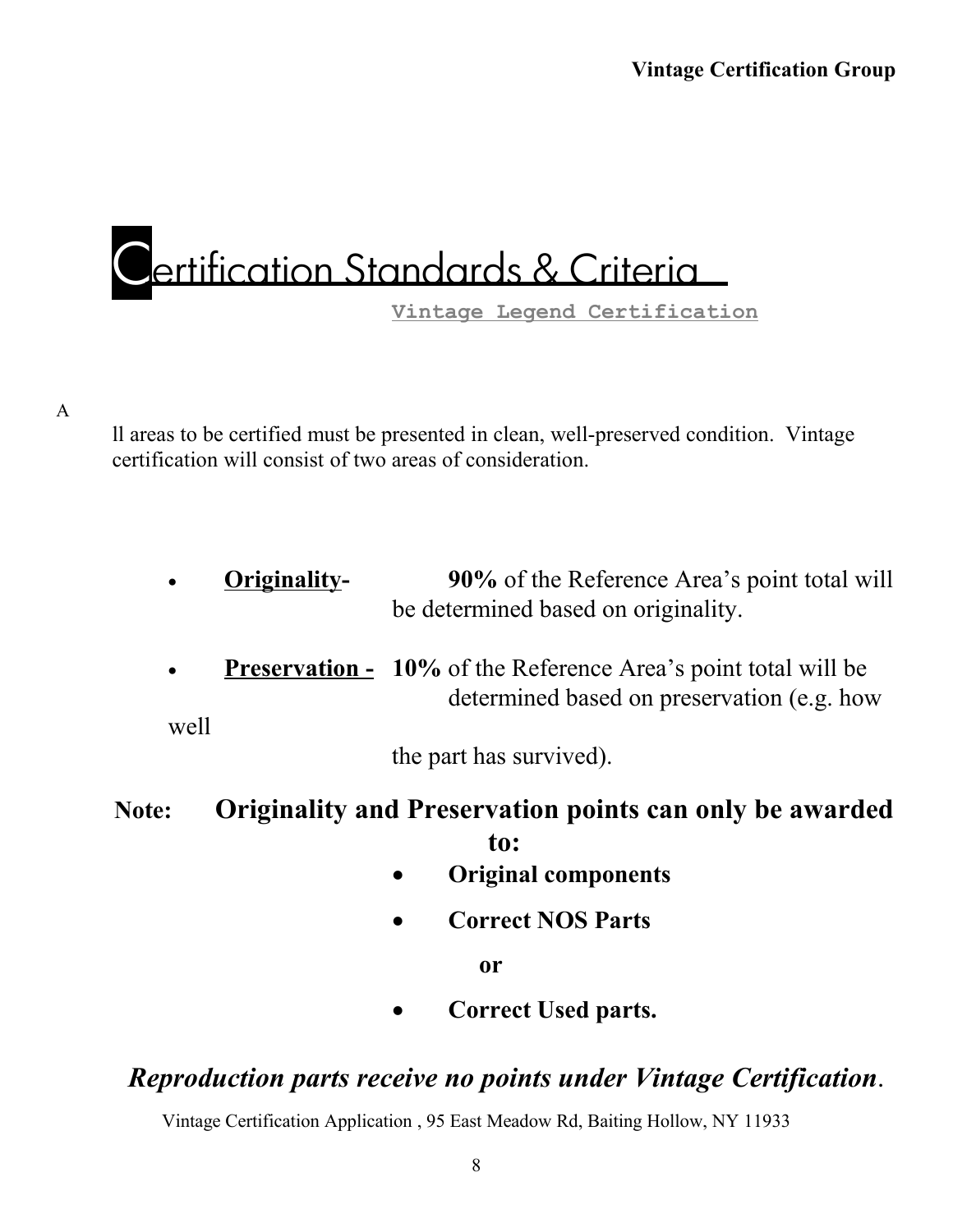

intage Certification requires that each applicant commit to the advancement of accurate, reliable and verified originality. We further recognize that during the course of any Vehicle's existence, components fail and are sometimes lost.

We want the owner to present the Vehicle based on originality yet, we recognize that most owners wish to enhance their presentation by replacing lost or broken components. That is why we require applicants to identify parts that did not come installed on their Vehicle. It is not our intention to penalize but to access the originality of original parts. Given our structure, a repaired or worn part is assigned a higher value than a perfect replaced part.

#### Original Components

Original Components are defined as the specific original, surviving components installed on the vehicle at the time of manufacture. They are the components and parts known to have been installed at the factory, on the assembly line, on the Vehicle being certified. Original components will receive total point values.

#### Replaced Components

There are two types of replaced parts defined under Vintage Certification: New Old Stock (NOS) and Used Parts. Parts that are NOS must be identical to the original part. Factory replacement parts were not installed on the assembly line and they will receive no points under Vintage Certification.

Each owner is required to identify any and all known replacement components in the application process. Replaced components can be evaluated based upon their originality but only if they are the type of parts that are normally replaced due to maintenance and normal driver upkeep. Replaced major components within the reference areas (*e.g.* engine block\*\*, fenders\*\*, seat covers,\*\* etc.) may exclude that reference area from certification.. Small NOS or used parts that fully duplicate factory original components at the time of manufacture can received **one half** of the value assigned to an original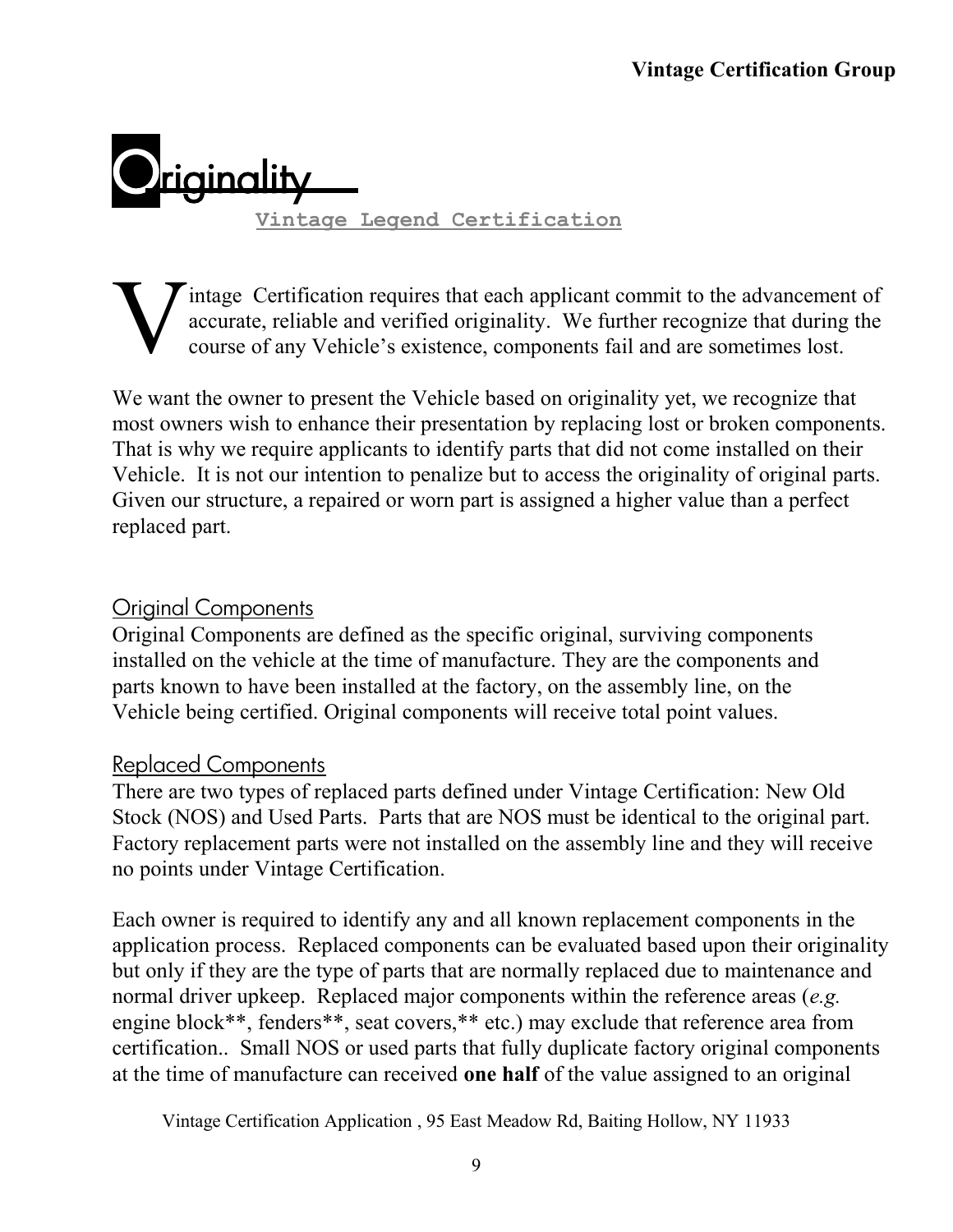component. These types of parts include but are not limited to tires, belts, hoses, shocks, wipers and batteries. Vintage Reference Areas that are comprised of an excessive number of replaced components will be removed from Vintage consideration at the Judges' discretion. While we applaud the efforts of restorers who utilize NOS parts in their restorations, they are still creating restored Vehicles. Vintage Certification will endeavor to include genuine original Vehicles, not Vehicles built to appear original. It is a violation of Vintage Certification guidelines to replace any worn components with NOS or replacement parts for cosmetic purposes.

#### Reproduction and Incorrect Parts

Reproduction and incorrect parts will receive no points. We encourage owners to use and identify correct appearing replacements to enhance their Vehicle, but they will not be awarded points under Vintage Certification.

#### Examples:

- An owner presents a Vehicle to be certified in the engine area. The Vehicle is well presented but has a spin on type oil filter rather than a canister. The filter results in full component point deductions for originality and preservation. (9 points deducted for originality, 1 point deduction for preservation) **0 points awarded**
- An owner presents a Vehicle to be certified in the engine area. The Vehicle is well presented but the owner has reported that the oil filter canister is a NOS replacement. The filter is correct for the application and receives one half of the assigned point value for originality and is also assessed for preservation. (4.5 points for originality, 1 point for condition) **5.5 total points awarded**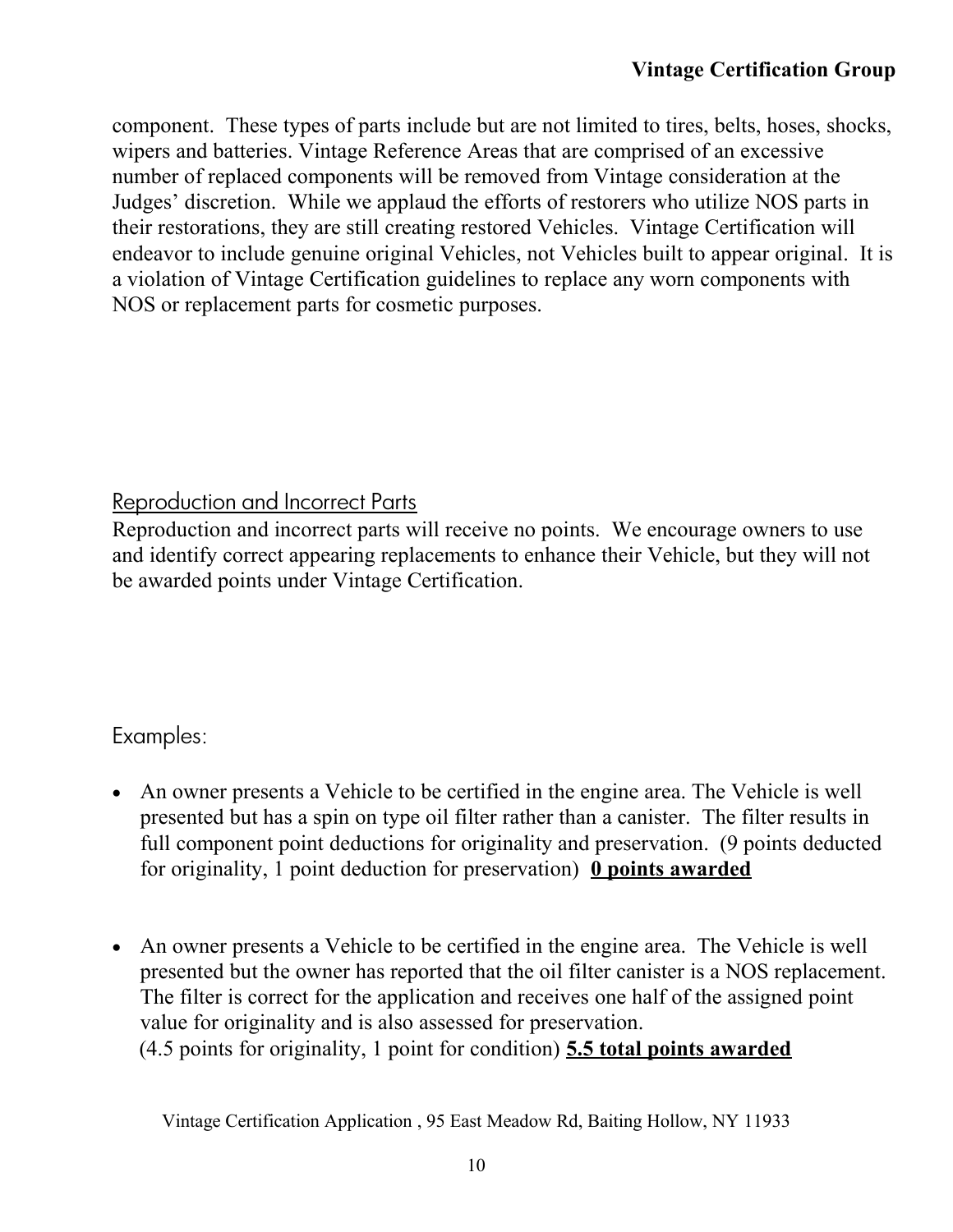An owner presents a vehicle to be certified in the engine area. The vehicle is well presented and the owner has reported that the oil filter canister is original. Inspection reveals that the canister has some paint flaking and the lettering has faded on the silk screening. (full originality points, .25 deduction in preservation)  $9 + .75 = 9.75$ **points awarded**

Clearly then, original parts are awarded the greatest points, yet owners are still rewarded for finding correct NOS or used parts **when it is necessary**. As a rule of thumb, original parts in any state of condition will receive a higher point value than a replaced part. That is our goal, to encourage the preservation of originality in the Vehicle line and to ascribe appropriate status, recognition and appreciation of the unrestored vehicle.

Note: Minimally, 85% of exterior body finish must be judged as original. At the discretion of the judges, the certification team may allow collision damage replacement and/or repair when the remaining original components merit certification. Again, it is a violation of Vintage Certification guidelines to repaint or replace any worn components for cosmetic purposes.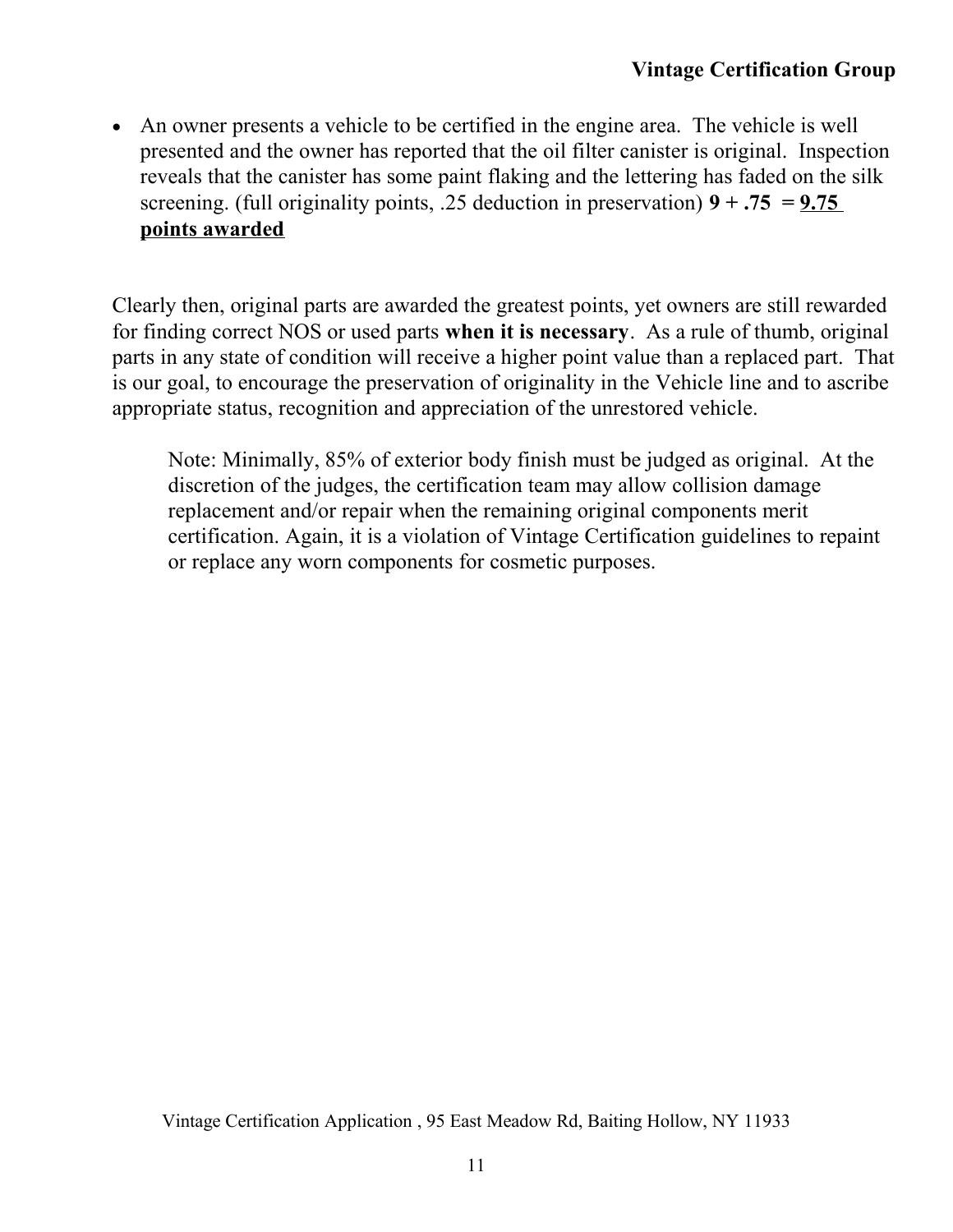# reservation

**Vintage Legend Certification**

omponents will be assessed based on their condition and how well that they are preserved. The preservation standard will be based on a 30+ year survival standard and not on an "as manufactured" basis. Bonus points will be awarded Components will be assessed based on their condition and how well that preserved. The preservation standard will be based on a 30+ year surv standard and not on an "as manufactured" basis. Bonus points will be to tags and

Reproduction, painted (other than minor touchup), or incorrect components will not receive preservation points.

Cleanliness will be included in the preservation standard. Owners are cautioned not to sacrifice components to cleaning. Conversely, poorly maintained vehicle demonstrating no effort toward preservation will not be certified.

Vehicle owners cannot be over cautious about the care required in preparing an unrestored car for presentation within Vintage Certification. Many typical methods of cleaning and detailing a car to enhance its appearance will detract from the car's originality, educational and historical value.

In general, Vintage Certification does not overly emphasize extreme cleanliness. Several casting numbers, casting dates, stamped part numbers, serial numbers and stamped dates are checked as part of Vintage Certification. In order for judges to award credit, it is the owner's responsibility to see that these items are presented in a state of cleanliness that facilitates inspection. Accumulation of dirt, grease and oil that interferes with certification judging or that threatens the survival of components will receive appropriate point deductions.

The interior and exterior should only be carefully cleaned. Do not re-dye, refinish, or repaint any items. Do not replace faded or torn items, or replace gaskets, seals or weather stripping. Do not mechanically polish trim or replace faded emblems. Steam cleaning is discouraged as it sacrifices stenciling, inspection paint, shim markings, spring tags, shock stickers and component paint. A light application of rust preventive or oiling of rusty areas is permitted, but bead blasting and sand blasting are not permissible. Do not apply paint or coatings in the attempt to renew or disguise any component.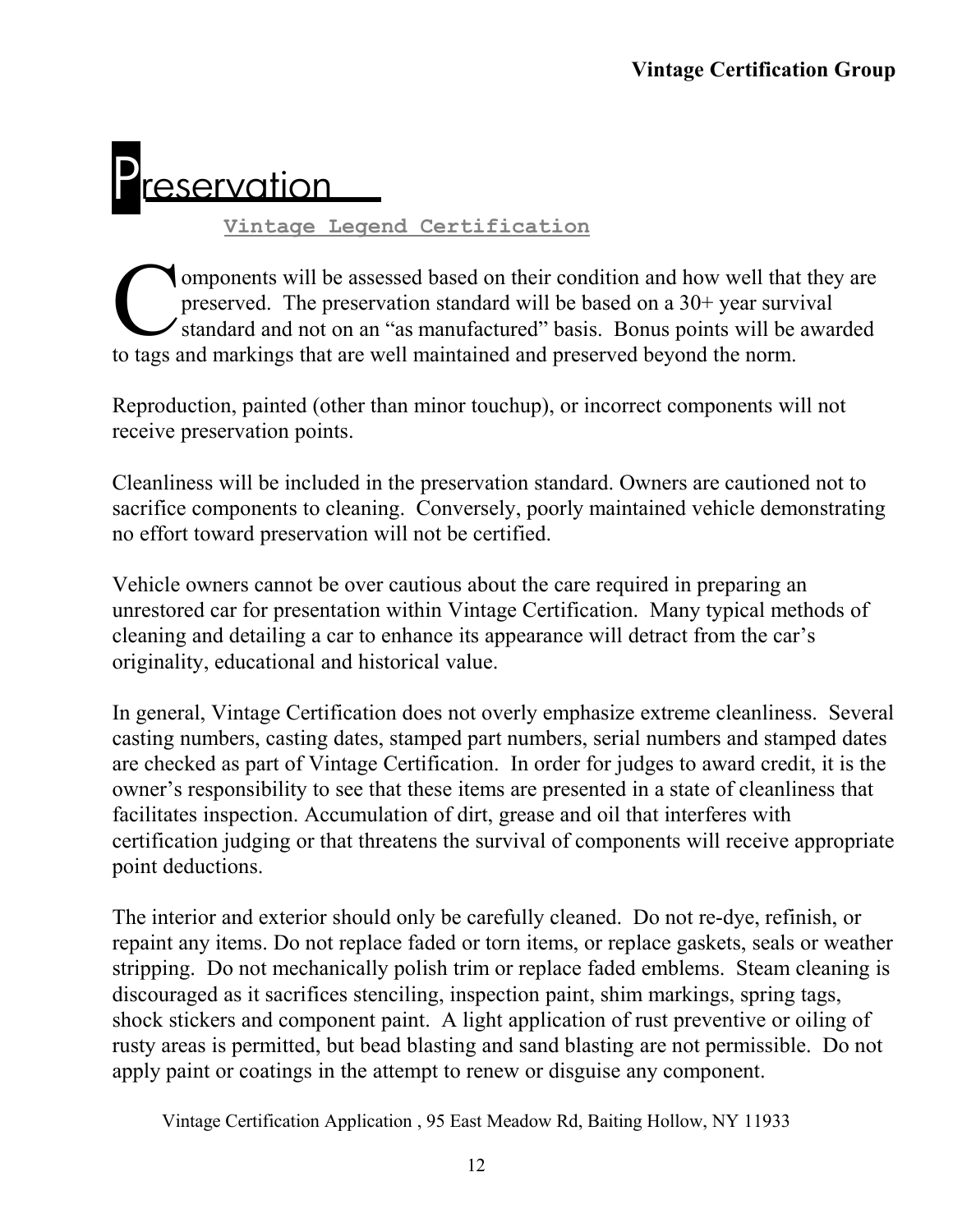## erification Chec

 **Vintage Certification** 

intage Certification Entrants will be inspected for the purpose of verifying their classification as original prior to actual Vintage Assessment. Customary indicators of originality (e.g. casting numbers, VIN numbers, Trim Tag, etc.) Wintage Certification Entrants will be inspected for the purpose of verifying classification as original prior to actual Vintage Assessment. Customary indicators of originality (e.g. casting numbers, VIN numbers, Trim Tag, assessment, and will be compared to vehicle application and reference standards.

Vehicles that fail to demonstrate original status during the registration check, will proceed no further in Vintage Certification but may participate in other more appropriate levels of competition while at the event. Application fees will be returned if it's determined that said vehicle fails to meet certification requirement's prior to the event.

Vehicles intentionally misrepresented as original or presented in a fraudulent manner will be dismissed immediately. The decision of The Vintage Certification Board of Directors is final.

Examples of misrepresentation include but are not limited to:

- 1. Forged documentation
- 2. Replacement trim tags or VIN tags
- 3. Re-stamped engine markings

**Utmost caution should always preclude the purchase of a vehicle represented as original. The VINTAGE CERTIFICATION BOARD OF DIRECTORS does not in any way guarantee the originality of any car receiving Vintage Certification. Vintage Certifications represent the opinions of volunteer judges on a given date, as they understand and interpret the standards. Any subsequent purchaser, observer or judge should evaluate such Vehicles on the basis of their own knowledge and without sole reliance on any type of certification When in doubt, find out!**